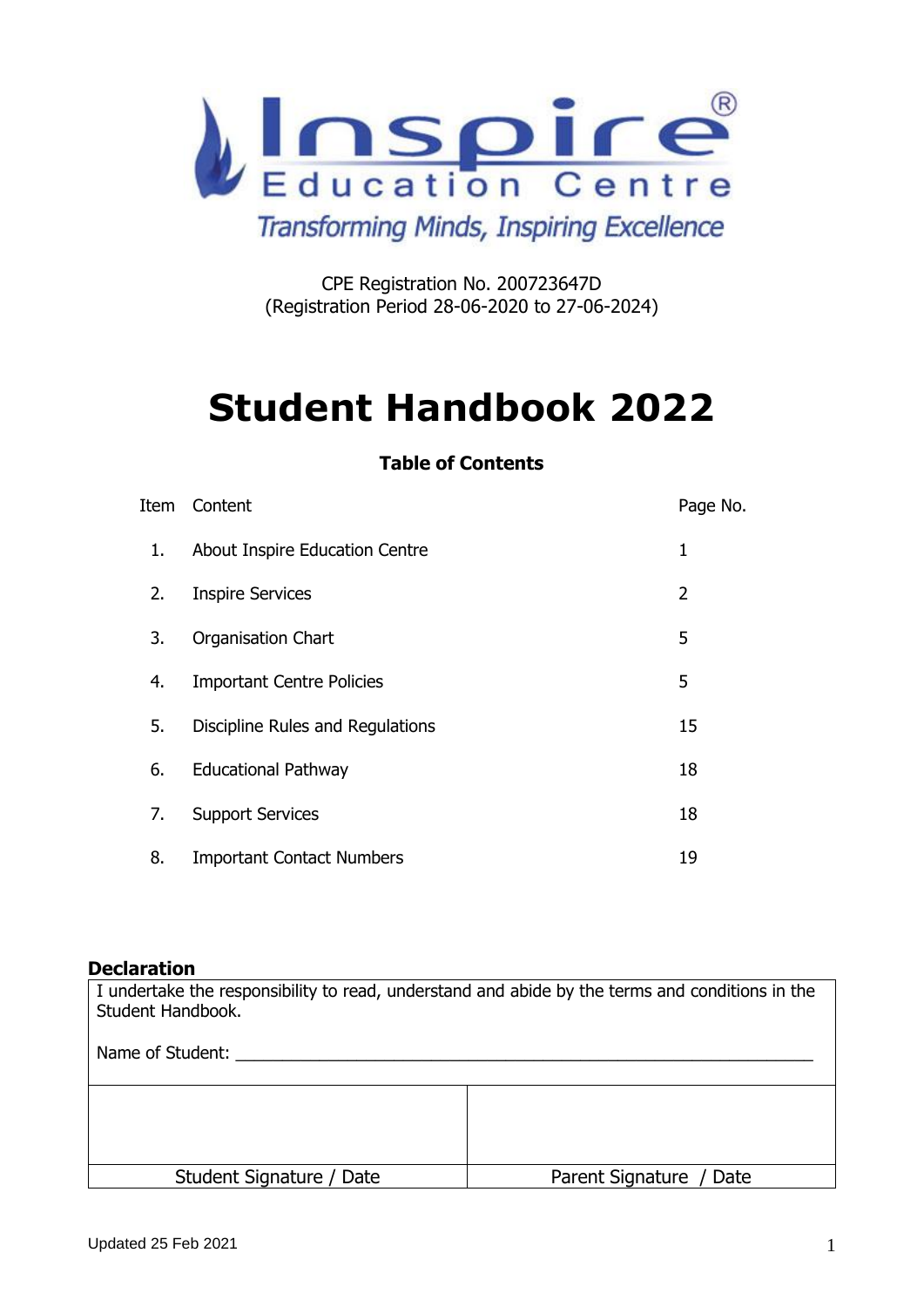# **1. About Inspire Education Centre**

#### **Inspire Education Centre Brief History**

Inspire Education Centre had its humble beginnings as a tuition centre in Singapore in year 2007. We were registered with MOE in 2008 and was awarded CaseTrust for Education accreditation in the same year. Since 2012, we were registered with the Committee for Private Education for the provision of private education. Our purpose is to teach students the skills of learning, memorizing and analyzing the various subjects students encountered in schools. Through its effective study techniques imparted to its students, many have seen improvements and began to show an appreciation of what is required of them for the examinations.

Our A-Level and O-Level students mostly had successfully continued with their further education in Singapore, some entering Singapore Polytechnic, Temasek Polytechnic, Ngee Ann Polytechnic, Nanyang Polytechnic, Republic Polytechnic, Yishun Junior College, National University of Singapore, Nanyang Technological University and Singapore Management University, University of London, University of Tasmania, and University of Buffalo.

Inspire Education Centre will continue to strive to maintain the outcome of high success rate for our centre and our students.

#### **Mission & Vision**

Vision

Inspiring Youth – INSPIRE exists to inspire our students towards excellence and maximize their potential.

#### Mission

To provide quality pre-tertiary education to our students through:

- Qualified Teachers Selection of teachers (through Academic selection and Interview), and performance (delivery, feedback and appraisal)
- Structured Curriculum Delivery of curriculum and learning outcomes and results
- Academic improvement Helping students achieve improvements academically

#### **Core Values**

Since its inception, INSPIRE has been governed by its core values. They shape the culture and define the character of our Centre. They guide how we behave and make decisions.

- 1. Imagination
	- ❖ We inquire with an open mind. We imagine a brighter future for ourselves and people around us and seek to enrich the lives of those people around us. We care for each other, respect people as individuals, listen with understanding.
- 2. Excellence
	- ❖ We strive to be the best that we can be.
- 3. Courage to Change
	- ❖ We have the courage to receive truthful feedback from others, and change where change is required, bettering ourselves.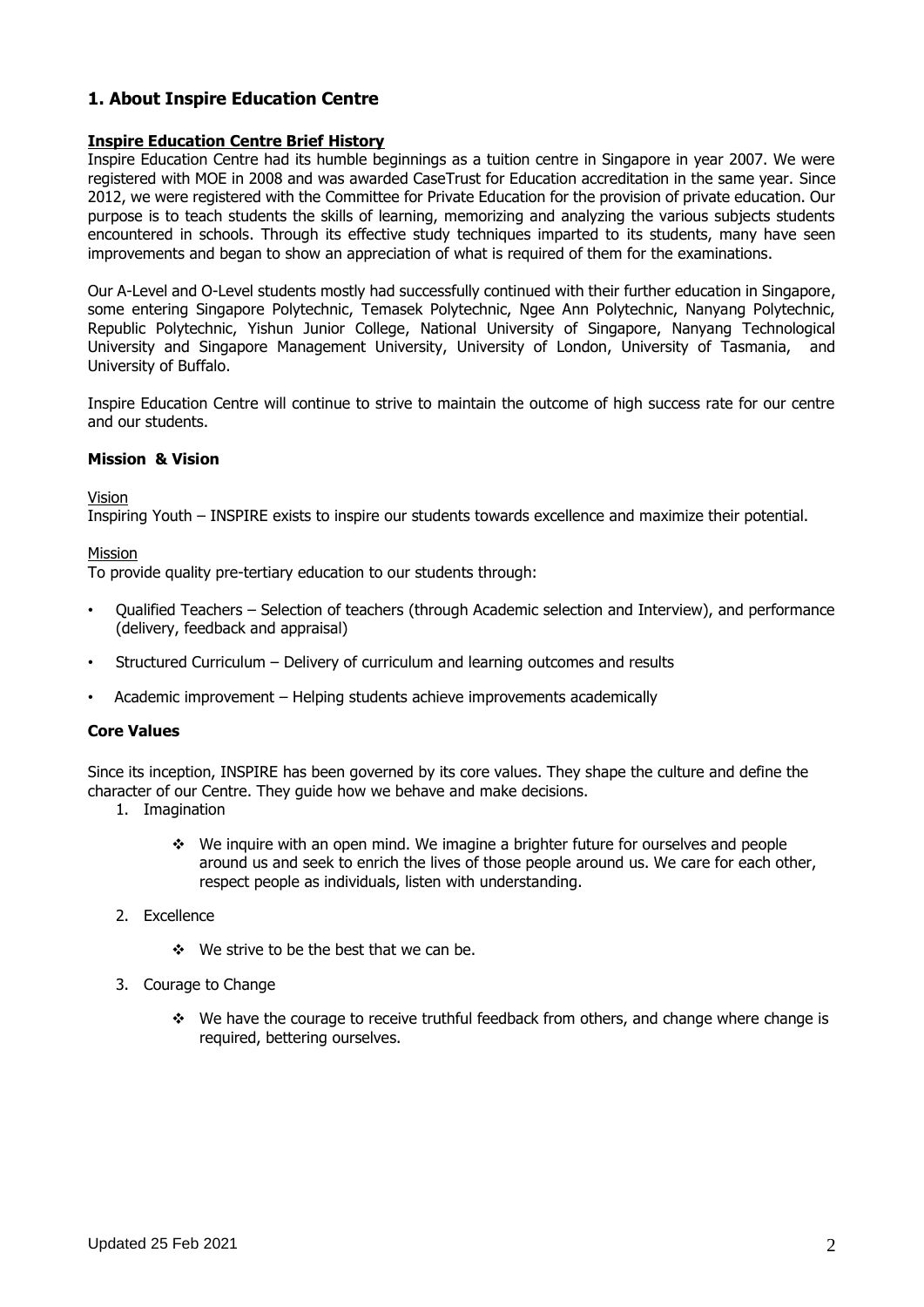#### **Our Culture**

Culture is a set of shared beliefs and assumptions to moves us towards our goals and governs our behaviour towards ourselves and towards our students, parents/guardians and other stakeholders.

Our Centre's motto is "transforming minds, inspiring excellence".

It is our belief that understanding and applying knowledge empowers the mind towards excellence in all areas of one's life.

With this in mind, we are committed to:

- I Imparting knowledge.
- E Empowering individuals to self-improvement and make responsible decisions.
- C Cultivating good habits.

#### **Centre's Crest**



Our centre's logo/crest takes the shape of a blue flame. The blue flame is a pure flame that can burn up to 1000˚C. Like the passionate fire that signifies hope and inspiration to any young athlete who willingly puts themselves through the toughest training in order to strive for the prize of glory, we hope that our students will embody the same spirit in their studies. The colour BLUE signifies reliability, courage, calmness, and confidence.

The colour WHITE signifies the emblem of purity, virtue and brightness.

## **Our School Location, Opening Hours and Contact Numbers**

**Inspire Education Centre** 50 EAST COAST ROAD, #02-46, ROXY SQUARE 1, SINGAPORE, 428769

**Opening Hours:** Mon – Fri 9am – 5pm, Sat/Sun 9am – 3.30pm.

**Centre Hotline:** 6345 3147, 8699 5629 (WhatsApp) **Email:** [prep@inspire.edu.sg](mailto:prep@inspire.edu.sg) **Website:** www.inspire.edu.sg

#### **Nearest MRT:** Paya Lebar, Eunos, Dakota

**Opp. Parkway Parade Bus Stop 92041:** 43, 48, 76, 135, 196, 197, 966, 853\* (\*Weekends only) **Roxy Square Bus Stop 92119:** 10, 12, 14, 32, 40

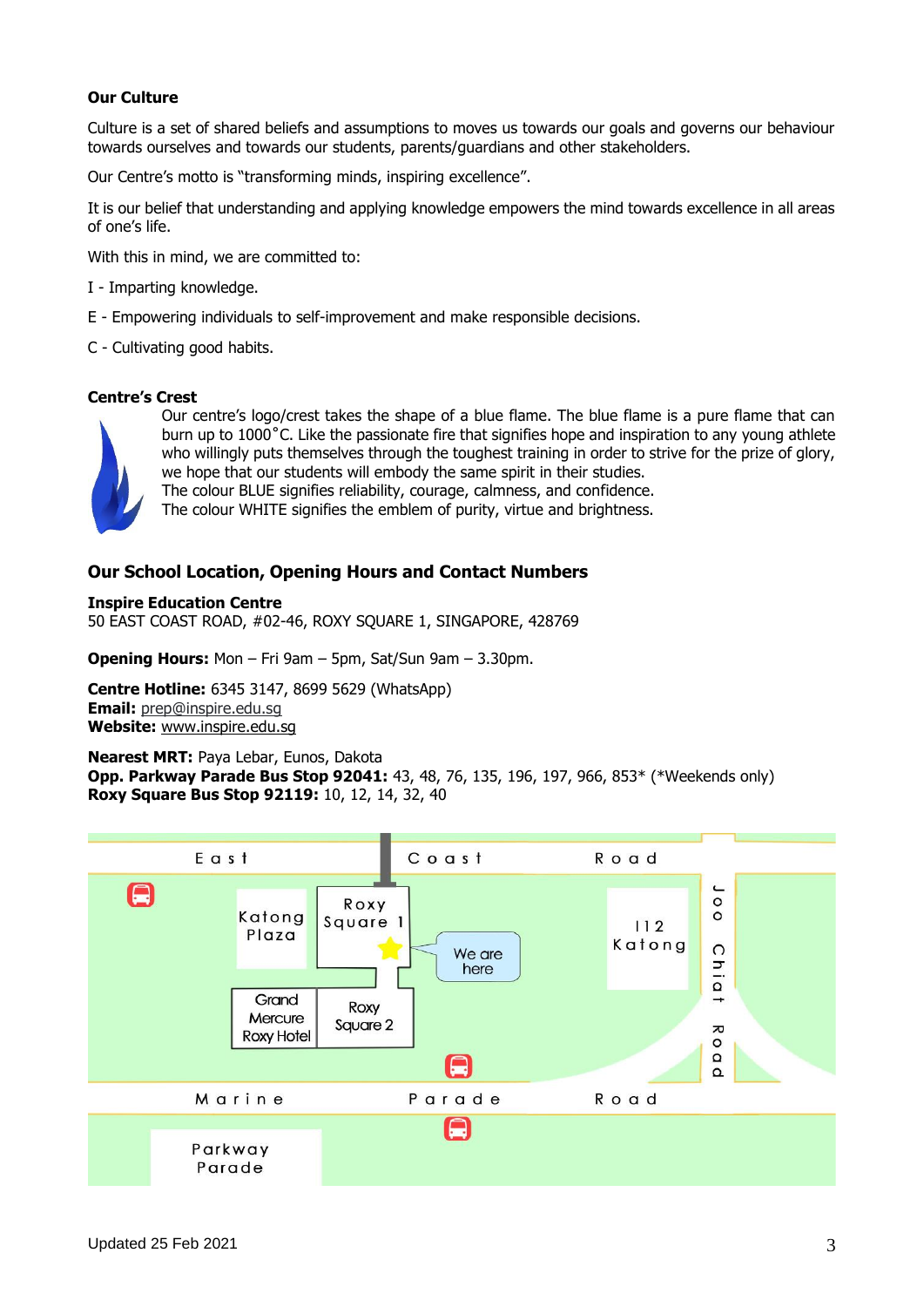# **2. Inspire Services**

In line with our commitment to quality at Inspire, we make the following guaranteed services to our students, we have:

- An Academic Board and Examination Board to oversee our commitment to academic excellence.
- Qualified teachers and staff who are capable of delivering quality educational programs as well as providing excellent student services. Experienced teachers will equip students with the academic skills to excel (like memory skills, organization and analytical skills etc). Our teachers have carefully developed tutorials to ascertain the strengths and weaknesses of each student. They will be advised on the common pitfalls and how to develop better academic skills so that they can improve.
- A maximum teacher-student ratio of 1:9 for all courses to ensure students have a chance for feedback and the teacher to give individual attention.
- Premises

#02-144: Main office and two classrooms. Classroom 1 (RS2A) – Capacity for 7 students (Floor area 10.28 sq.m), Classroom 2 (RS2B) – Capacity for 9 students (Floor area 14.33 sq.m).

#02-46: Reception and one classroom. Classroom 3 (RS2C) – Capacity for 18 students (Floor area 28 sq.m).

• Wireless Internet: Students can access the Internet via laptops onsite by requesting from the Administrator for the purpose of doing homework and during lesson time.

• Support services like counselling to our students.

• An orientation programme for all new students.

This will be conducted on the first day of class commencement to introduce any new Student to the Centre and the Centre's facilities.

• Clear policies in place which outlines:

1) The terms and conditions for Course Fee Payments, refund, Course withdrawal and Course subject change.

2) Our privacy policy for the handling of personal information

- 3) Our dispute resolution policy detailing the steps for student feedback and grievance resolution.
- A commitment to confidentiality. All information provided by students will be kept strictly confidential according to the privacy policy of INSPIRE.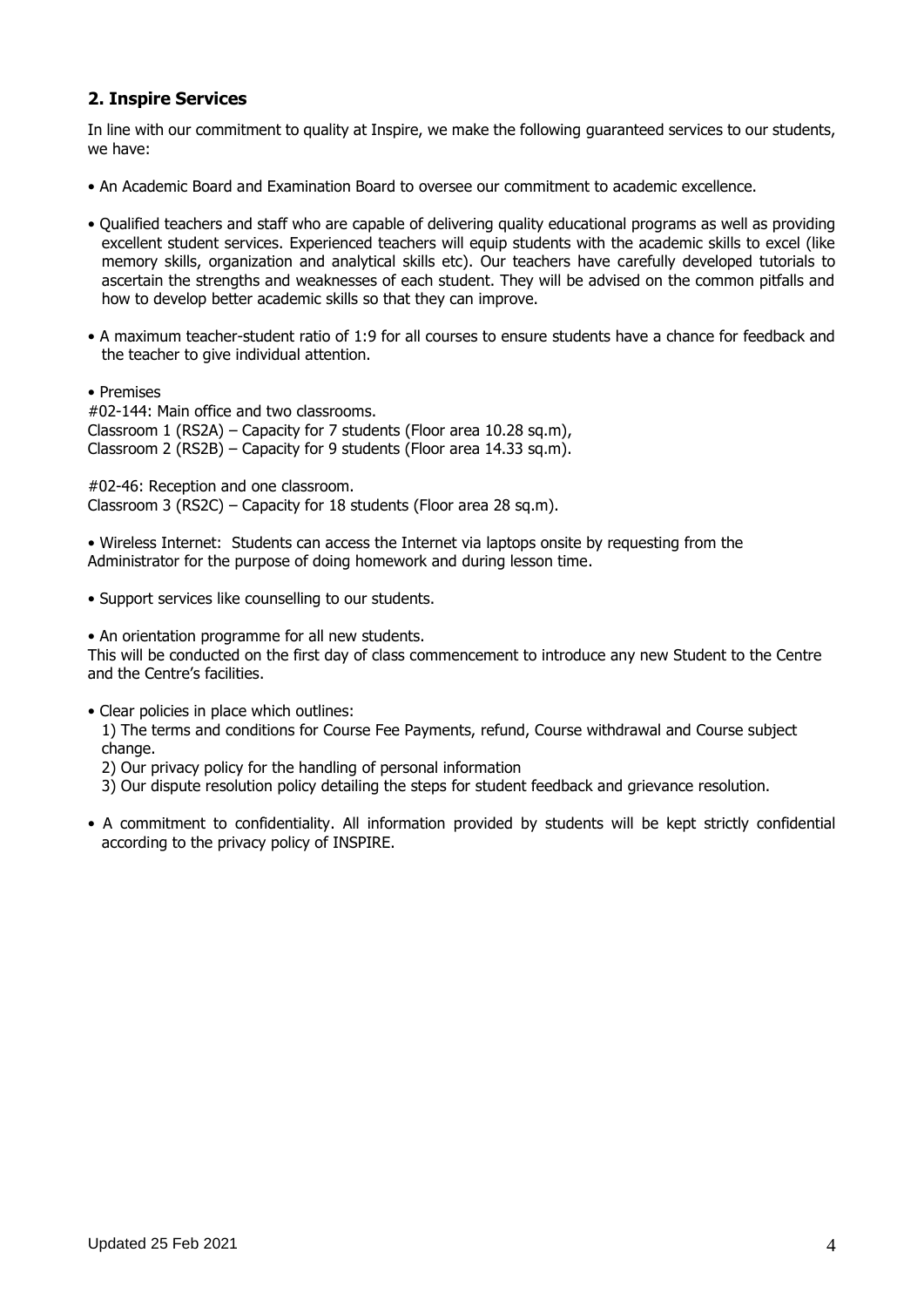# **3. Organisation Chart** Inspire Education Centre Organisational Structure **CEO, Principal, PEI Manager** & Academic Head Andre Ho Finance Administration & HR Marketing PEI Manager Manager PEI Manager Ng Yoong Chong Ken Lim Chew Siew Peng (Ariel) (Bernard) Administrator Chew Lee Peng Academic & Examination Board Members Chairman | Andre Ho Member Member | | Ng Yoong Chong Chew Siew Peng (Ariel)(Bernard)

#### **Profile of Academic and Examination Board Members**

#### **1) Mr Andre Ho (Chairman of Academic and Examination Board)**

National University of Singapore – Bachelor of Arts, English Language & Sociology

London Teacher Training Centre - Diploma in TESOL

Armed with over 15 years of experience teaching hundreds of students, Mr Ho motivates and carefully guides his tutees to excel in their studies. By following his advice and study methods, his students have been able to further their studies in university (be it in Medicine, Engineering or Arts and Social Sciences).

#### **2) Mr Ng Yoong Chong (Bernard) (Member of Academic and Examination Board)**

University of London - Bachelor of Science (Hons)(Economics & Management)

Mr Ng shares his love for the world of economics, business and finance with his students being a financial industry professional of more than 18 years. Mr Ng has over 12 years of experience in teaching Economics.

#### **3) Ms Chew Siew Peng (Ariel) (Member of Academic and Examination Board)**

National University of Singapore – Bachelor of Arts, English Language & English Literature Ms Chew has over 12 years of experience teaching English and Humanities. Prior to joining INSPIRE, she worked at Hardware Zone, a subsidiary of Singapore Press Holdings.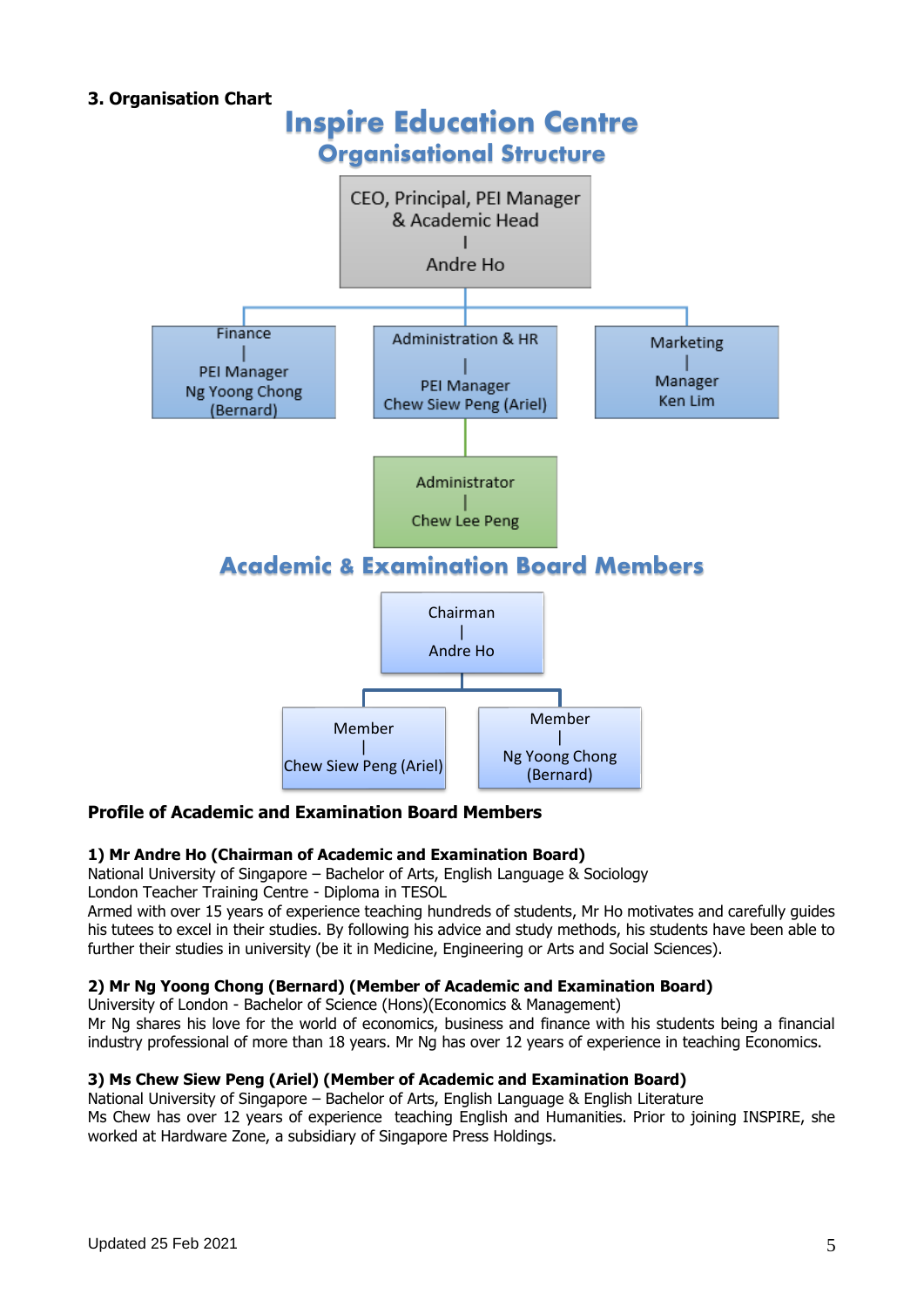# **4. Important Centre Policies**

#### **Committee for Private Education**

With the introduction of the Private Education Act in 2009, the Committee of Private Education (CPE) which is part of SkillsFuture Singapore, was established to regulate the Singapore's private education sector. All Private Education Institutions (PEI) eg. private schools, are required to comply with regulations under the new Act. Under the Private Education Act, the Enhanced Registration Framework (ERF) is a quality assurance scheme that provides a way for better PEIs to achieve higher standards in terms of school management and the educational services provided to students.

For more information, please refer to www.cpe.gov.sq

#### **PEI – Student Contract**

Students will sign a PEI-Student Contract with Inspire Education Centre regarding their course. The contract lays out the important terms and conditions of their course with Inspire Education Centre.

#### **Course Fee Payments**

#### **Undertaking not to Collect More Than 2 Months Course Fee**

Inspire Education Centre undertakes not to collect more than 2 months course fee for all courses.

#### **Course Fee Payment Policy**

1) Payment for Course Fees can only be made after the PEI-Student Contract is signed.

2) Available payment modes for Course Fees are Cash, Cheque, ATM transfer or Cash Deposit at ATM, PayNow, Internet Banking with proof of payment provided by transfer receipts.

Important: Please indicate Student Name when making payment.

Account Name: Inspire Education Centre Pte Ltd Bank Account No.: 04151039301 Bank Name: Maybank Singapore Limited Bank Code: 7302 Branch Code: 015 (Marine Parade Branch) SWIFT Code: MBBESGS2 PayNow UEN: 200723647D



3) Student's attendance is conditional upon payment in full of each instalment of Course Fees and all other Miscellaneous Fees.

#### **Instalment Schedule for Course Fees and Late Payment Consequences**

1) All payments are to be made before or by the due dates stated in the PEI-Student Contract Schedule B.

Students, parents and guardians are strongly advised to make fee payments **1 week advance** before the payment due date. Please take note that late payment of course fees has consequences:

| Days Late   | <b>Action</b>                  | <b>Student Contract</b>                 |
|-------------|--------------------------------|-----------------------------------------|
| 1 day late  | Late payment fee \$100 imposed | Clause 1.4                              |
| 1 day late  | Suspension                     | <b>Terms and Conditions</b><br>Clause 9 |
| 7 days late | Termination                    | <b>Terms and Conditions</b><br>Clause 9 |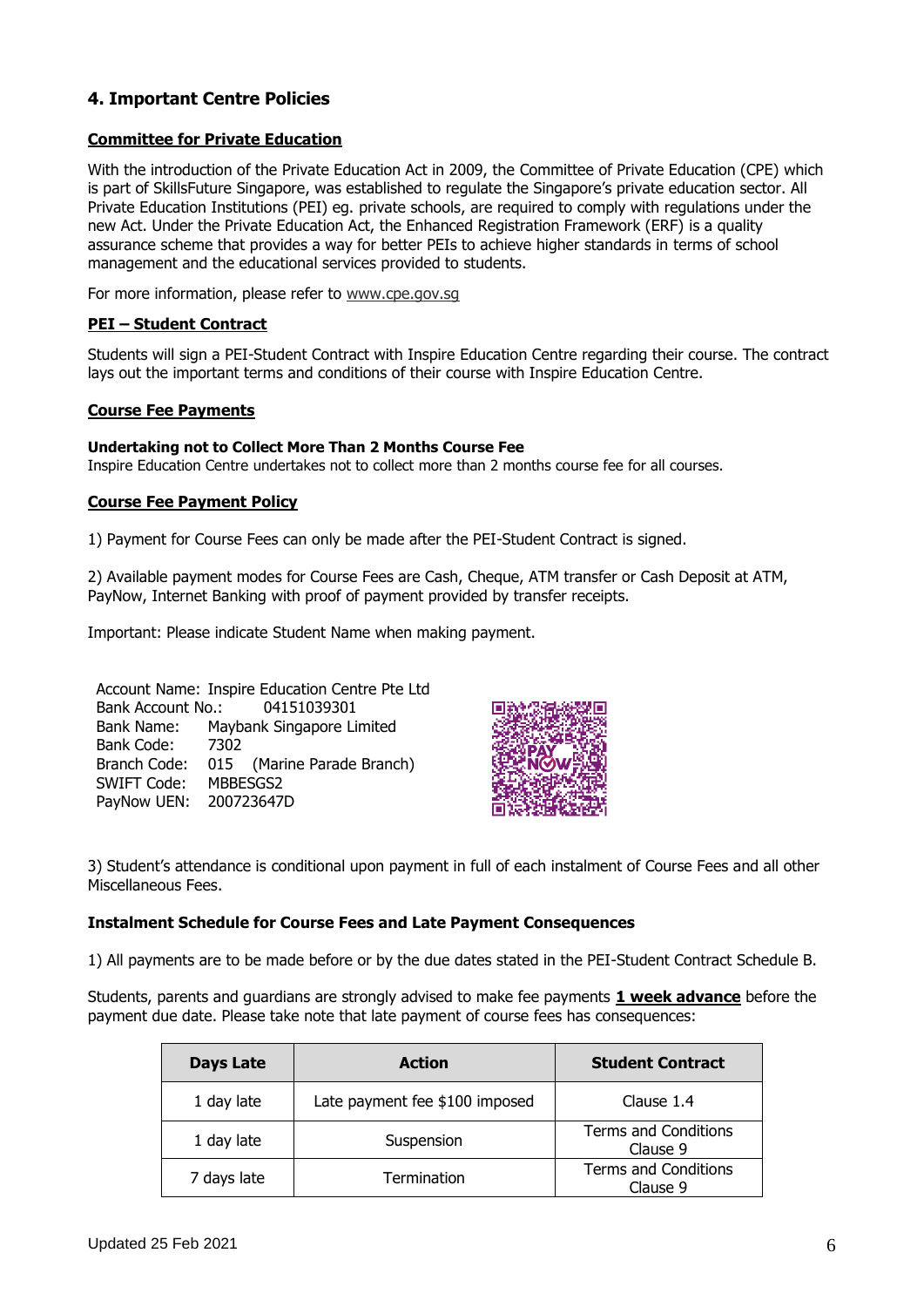#### **Illustration**

| Instalment <sup>1</sup> Schedule | Date Due <sup>2</sup> | <b>Suspension Date</b> | <b>Termination Date</b> |
|----------------------------------|-----------------------|------------------------|-------------------------|
| 1st instalment                   | 9/01/2022             | 10/01/2022             | 17/01/2022              |
| 2nd instalment                   | 9/02/2022             | 10/02/2022             | 17/02/2022              |
| 3rd instalment                   | 9/03/2022             | 10/03/2022             | 17/03/2022              |
| 4th instalment                   | 9/04/2022             | 10/04/2022             | 17/04/2022              |
| 5th instalment                   | 9/05/2022             | 10/05/2022             | 17/05/2022              |
| 6th instalment                   | 9/06/2022             | 10/06/2022             | 17/06/2022              |
| 7th instalment                   | 9/07/2022             | 10/07/2022             | 17/07/2022              |
| 8th instalment                   | 9/08/2022             | 10/08/2022             | 17/08/2022              |
| 9th instalment                   | 9/09/2022             | 10/09/2022             | 17/09/2022              |
| 10th instalment                  | 9/10/2022             | 10/10/2022             | 17/10/2022              |
| (if applicable)                  |                       |                        |                         |

1. Each instalment amount shall not exceed 2 months' worth of fees for non-EduTrust-certified PEIs without IWC.

2. Each instalment after the first shall be collected within one week before the next payment scheduled.

2) INSPIRE reserves the right to suspend a student for non-payment of fees until full payment is paid, by giving written notice to the students/parents/guardians. (Student Contract: Terms and Conditions Clause 9) i) There is no pro-ration discount given due to the suspension.

ii) There will not be any make up of classes in the event of suspension.

3) If still no payment is received within 7 days of payment being due, the Centre shall have the right to terminate the PEI-Student Contract for failure to pay Course Fees and/or Miscellaneous Fees by giving written notice to the students/parents/guardians. (Student Contract: Terms and Conditions Clause 9)

# **Refund Policy**

The Refund Policy outlines the various types of withdrawal situations where a Student can obtain a refund.

The purpose of this policy is to provide guidelines and procedures for the efficient processing of all student refund requests.

#### **Refund Application**

- Student under 21 years of age need to obtain parental / guardian approval and signature before submitting the refund application form.
- Student will be informed of refund outcome within 7 days of receipt of Refund Application.
- Computation of the refund amount will be explained to the student if refund is approved.
- Course Application Fee, Late Payment Fee, Late Entry Fee and Administrative Fees are non-refundable.
- Any refund of fees, if eligible, shall be refunded to the student/parent/guardian within 7 working days, less administrative fees.

#### **Refund Terms and Conditions**

#### **A. Conditions for Refund**

Refer to Student Contract clause 2.1 to 2.3 for Refund Policy (for conditions of refund), Schedule C (for nonrefundable fees) and Schedule D (for Refund Table).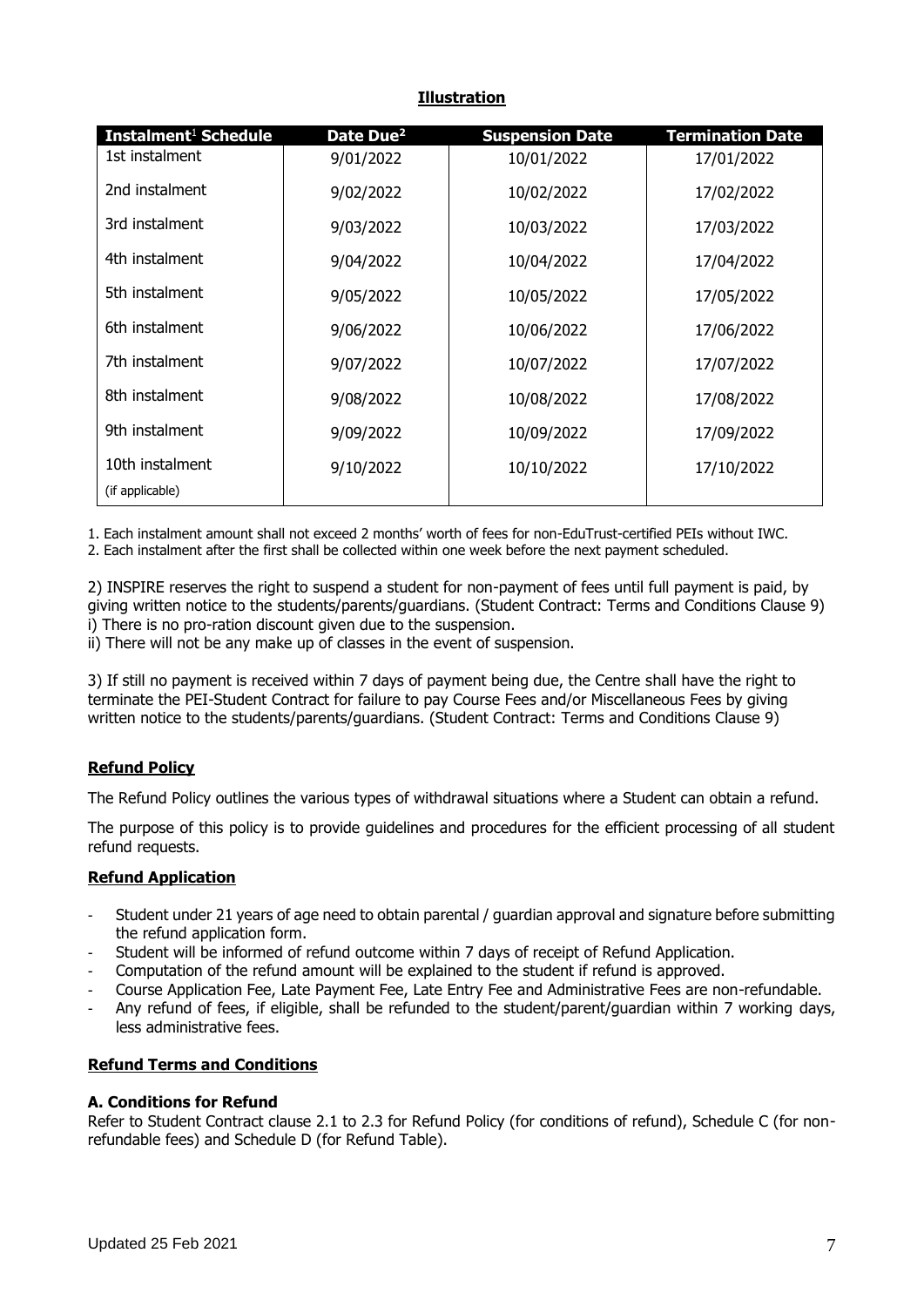#### **B. Refund for Withdrawal Due to Non-Delivery of Course (Student Contract Clause 2.1)**

The PEI will notify the Student within three (3) working days upon knowledge of any of the following:

- (i) It does not commence the Course on the Course Commencement Date;
- (ii) It terminates the Course before the Course Commencement Date;
- (iii) It does not complete the Course by the Course Completion Date;
- (iv) It terminates the Course before the Course Completion Date;

(v) It has not ensured that the Student meets the course entry or matriculation requirement as set by the organisation stated in Schedule A within any stipulated timeline set by CPE; or

(vi) The Student's Pass application is rejected by Immigration and Checkpoints Authority (ICA).

(vii)The Student fails to obtain any approvals from any other governmental organisations including but not limited to the Ministry of Education (MOE) and Ministry of Defence (Mindef), wherein the approvals are necessary for the Student to attend the Course.

The Student should be informed in writing of alternative study arrangements (if any), and also be entitled to a refund of the entire Course Fees and Miscellaneous Fees already paid should the Student decide to withdraw, within seven (7) working days of the above notice.

#### **C. After expiry of 7-day cooling off period - Refund for Withdrawal Due to Other Reasons** (Student Contract Clause 2.2)

If the Student withdraws from the Course for any reason other than those stated in Clause 2.1, the PEI will, within seven (7) working days of receiving the Student's written notice of withdrawal, refund to the Student an amount based on the table in Schedule D less refund administrative fee upon receiving all relevant and required documentation and information.

#### **D. New students during 7-day cooling period - Refund During Cooling-Off Period** (Student Contract Clause 2.3)

-The PEI will provide the Student with a cooling-off period of seven (7) working days after the date that the Contract has been signed by both parties.

-The Student will be refunded the highest percentage (stated in Schedule D) of the fees already paid less refund administrative fee if the Student submits a written notice of withdrawal to the PEI within the cooling-off period, regardless of whether the Student has started the course or not.

#### **E. Refund Table**

| % of [the amount of fees paid under Schedule B<br>and C] of PEI-Student Contract | If Student's written notice of withdrawal is<br>received                |
|----------------------------------------------------------------------------------|-------------------------------------------------------------------------|
| 20                                                                               | More than 7 days before the Course<br>Commencement Date                 |
| 15                                                                               | Before, but not more than 7 days before the<br>Course Commencement Date |
| 10                                                                               | After, but not more than 1 day after the<br>Course Commencement Date    |
| O                                                                                | More than 1 day after the Course<br>Commencement Date                   |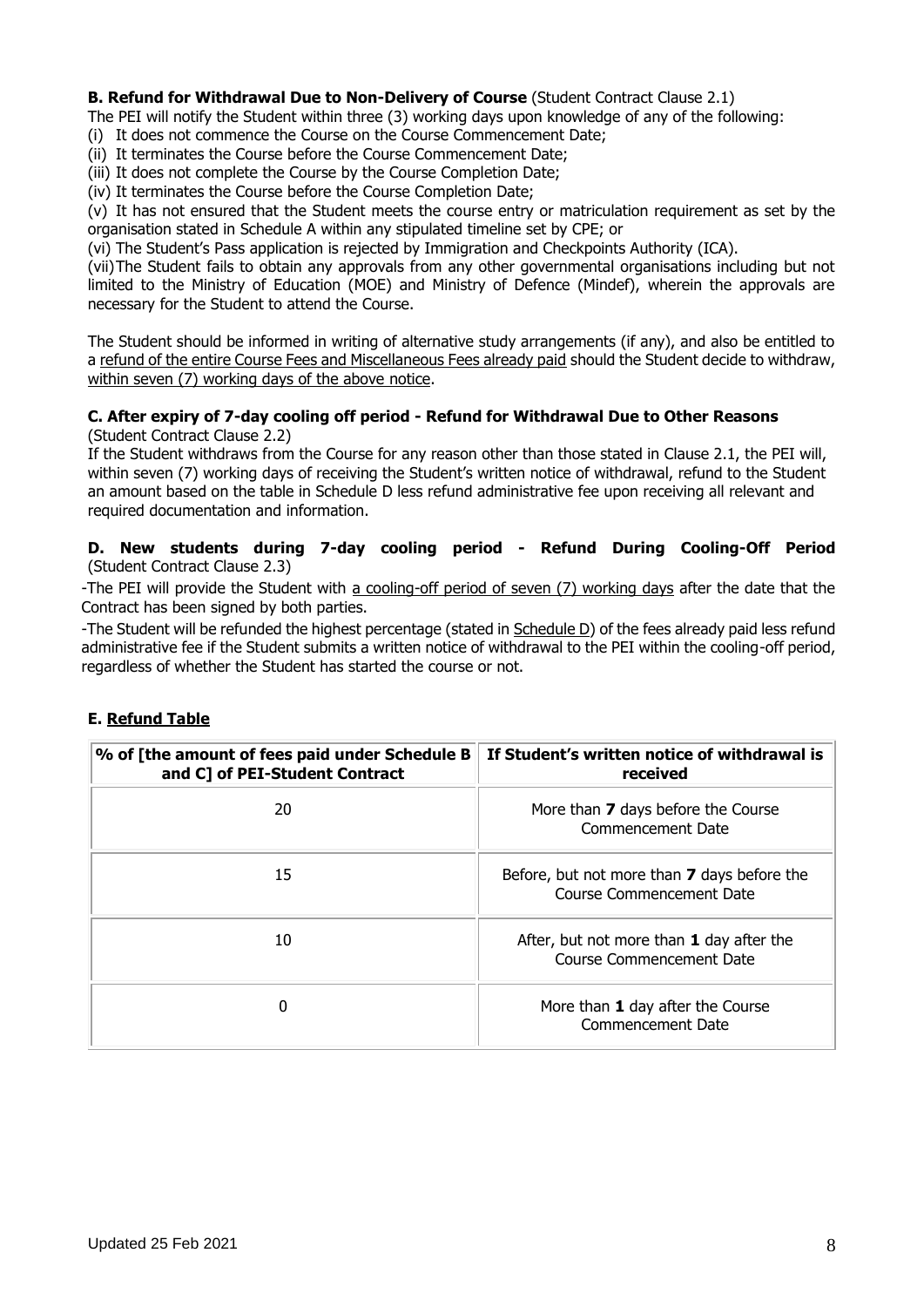#### **F. Non-refundable fees**

Non-refundable fees are marked as non-refundable and administrative fees that are non-refundable are denoted by ^.

| <b>Purpose of Fee</b>                                                                            | Amount (with GST, if any)<br>(S\$)                                                                                                                                                                                                                                                                                                                                                                                                     |        |
|--------------------------------------------------------------------------------------------------|----------------------------------------------------------------------------------------------------------------------------------------------------------------------------------------------------------------------------------------------------------------------------------------------------------------------------------------------------------------------------------------------------------------------------------------|--------|
| Course Application Fee (Non-refundable)                                                          | 300                                                                                                                                                                                                                                                                                                                                                                                                                                    |        |
| Late Payment Fee (Non-refundable)                                                                | 100                                                                                                                                                                                                                                                                                                                                                                                                                                    |        |
| Late Entry Fee (Non-refundable)                                                                  | Period                                                                                                                                                                                                                                                                                                                                                                                                                                 | Amount |
|                                                                                                  | February 10-March 9, 2022                                                                                                                                                                                                                                                                                                                                                                                                              | 100    |
|                                                                                                  | March 10-April 9, 2022                                                                                                                                                                                                                                                                                                                                                                                                                 | 200    |
|                                                                                                  | April 10-May 9, 2022                                                                                                                                                                                                                                                                                                                                                                                                                   | 300    |
|                                                                                                  | After May 10, 2022                                                                                                                                                                                                                                                                                                                                                                                                                     | 400    |
| <b>External Examination Fee</b><br>(SEAB Examination Fees or any other External<br>Examinations) | Refer to www.seab.gov.sg or respective<br>external examination boards                                                                                                                                                                                                                                                                                                                                                                  |        |
| Examination Registration Administrative Fee ^                                                    | 50                                                                                                                                                                                                                                                                                                                                                                                                                                     |        |
| Examination Appeal Administrative Fee ^                                                          | 50                                                                                                                                                                                                                                                                                                                                                                                                                                     |        |
| Withdrawal Administrative Fee ^                                                                  | 100                                                                                                                                                                                                                                                                                                                                                                                                                                    |        |
| Refund Administrative Fee ^                                                                      | 100                                                                                                                                                                                                                                                                                                                                                                                                                                    |        |
| Course Subject Change Administrative Fee ^                                                       | 150                                                                                                                                                                                                                                                                                                                                                                                                                                    |        |
| NS Deferment Administrative Fee ^                                                                | 200                                                                                                                                                                                                                                                                                                                                                                                                                                    |        |
| Attendance Report Issuance Administrative Fee ^                                                  | 100                                                                                                                                                                                                                                                                                                                                                                                                                                    |        |
| Student Results Re-Issuance Administrative Fee ^                                                 | 100                                                                                                                                                                                                                                                                                                                                                                                                                                    |        |
| 100<br><b>INSPIRE's English Entry Test</b>                                                       |                                                                                                                                                                                                                                                                                                                                                                                                                                        |        |
| <b>Internal Examination Marking Fee</b><br>(Per examination paper)                               | $100 - 150$                                                                                                                                                                                                                                                                                                                                                                                                                            |        |
| Stationery, Consumables or Materials                                                             | As per invoice issued.                                                                                                                                                                                                                                                                                                                                                                                                                 |        |
| Photocopying                                                                                     | 0.20 per side (A4 non-color) or<br>0.50 per side (A4 colour).<br>A3 is equivalent to two A4.                                                                                                                                                                                                                                                                                                                                           |        |
| Bank Charges and / or Processing Fees                                                            | All payments (including Electronic Funds Transfer<br>(EFT), GIRO, NETS, cards (credit/debit), online<br>payments) that are processed by PEI, the payer<br>shall bear the relevant processing fees (depends<br>on transaction). All bank charges incurred as a<br>result of and/or in connection with returned<br>cheques and failed electronic funds transfer,<br>GIRO, bank or card payments, if any, shall be<br>borne by the payer. |        |
| <b>Additional Lesson Fee</b>                                                                     | As per invoice issued.                                                                                                                                                                                                                                                                                                                                                                                                                 |        |
| Replacement fees for lost or damaged items /<br>textbooks                                        | Price will depend on the value of item.                                                                                                                                                                                                                                                                                                                                                                                                |        |

# **MISCELLANEOUS FEES**<sup>3</sup> **(Student Contract – Schedule C)**

3. Miscellaneous Fees refer to any non-compulsory fees which the students pay only when applicable. Such fees are normally collected by the PEI when the need arises

^ Administrative Fees are non-refundable.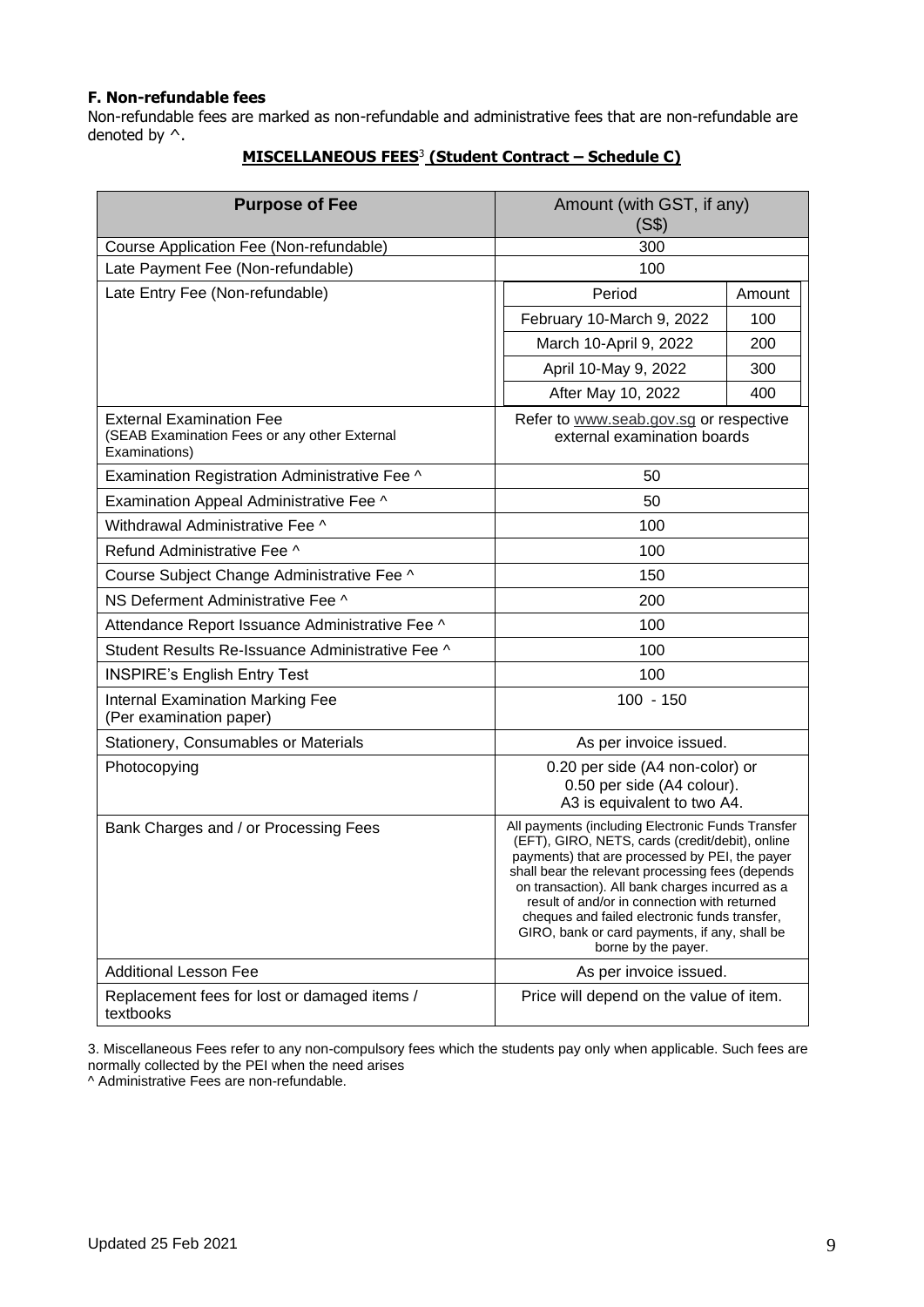#### **Withdrawal Policy**

This Withdrawal Policy outlines the various types of withdrawal situations where a Student can be withdrawn from Inspire Education Centre Pte Ltd ('INSPIRE' or 'Centre' ).

The purpose of this policy is to provide guidelines and procedures for the effective and efficient processing of all student withdrawal requests.

Withdrawal Policy allows the students to withdraw from the Centre, as well as for the Centre to withdraw students in accordance to the Suspension and Exclusion Policy and the stipulated Terms and Conditions of the Student Contract. The entire withdrawal process shall not take more than 4 calendar weeks from the reception of student's request to informing the student of the withdrawal outcome in writing.

Parent/guardian's written consent is required for withdrawal requests for all Students (below 21 years old) in the Centre.

#### **Course Withdrawal Application**

1) All withdrawal applications have to be done by submitting hard copy of the withdrawal form.

2) All withdrawal forms have to be signed by Student and/or Parents / Guardians (for Student below 21 years old).

3) Submit the Course Withdrawal Form at least ONE calendar month prior to the intended withdrawal date.

| <b>Example of Intended Change Date</b> | Due Date for Form Submission |
|----------------------------------------|------------------------------|
| 10 March 2022                          | 9 February 2022              |

4) A Withdrawal Administrative Fee will be imposed for a Course Withdrawal application.

5) Subsequent instalment payments may be waived or adjusted only if withdrawal or subject change request is made at least ONE calendar month before the next instalment is due.

6) Students/parents/guardians will be informed of approval/rejection within 4 calendar weeks from the date the Course Withdrawal application is received.

7) Upon approval, students/parents/guardians will be served a letter confirming Course Withdrawal. Upon approval of Withdrawal, the Student Contract is deemed to be terminated.

8) If no official notice of a student's approval is received by the student/parents/guardians, the student is still deemed as active and the student/parents/guardians are liable for the course fee as stated in the PEI-Student contract.

9) NS deferment/Transitlink Card for the withdrawn course shall be cancelled within 7 days of the date that enrolment for a student at INSPIRE ceases.

10) Any refund of fees from the withdrawn course (according to the refund policy) less Refund Administrative Fee shall be refunded to the student/parents/guardians within 7 working days.

#### **Withdrawal Terms and Conditions**

#### **A. Withdrawal Due to Non-Delivery of Course** (Student Contract: Clause 2.1)

The PEI will notify the Student within three (3) working days upon knowledge of any of the following:

- (i) It does not commence the Course on the Course Commencement Date;
- (ii) It terminates the Course before the Course Commencement Date;
- (iii) It does not complete the Course by the Course Completion Date;
- (iv) It terminates the Course before the Course Completion Date;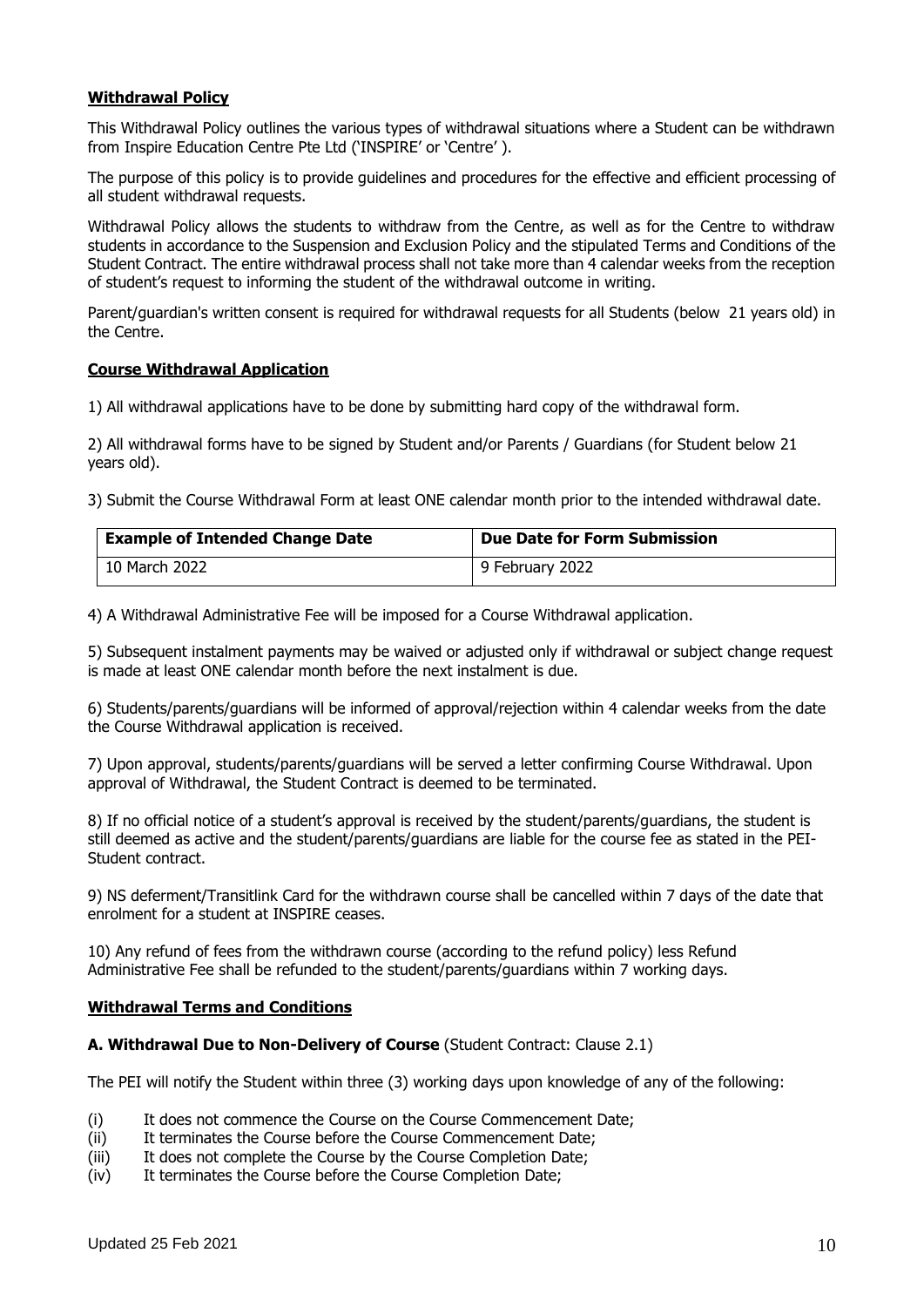(v) It has not ensured that the Student meets the course entry or matriculation requirement as set by the organisation stated in Schedule A within any stipulated timeline set by CPE; or

(vi) The Student's Pass application is rejected by Immigration and Checkpoints Authority (ICA).

(vii) The Student fails to obtain any approvals from any other governmental organisations including but not limited to the Ministry of Education (MOE) and Ministry of Defence (Mindef), wherein the approvals are necessary for the Student to attend the Course.

The Student should be informed in writing of alternative study arrangements (if any), and also be entitled to a refund of the entire Course Fees and Miscellaneous Fees already paid should the Student decide to withdraw, within 7 working days of the above notice.

**B. Withdrawal Due to Other Reasons** (Student Contract: Clause 2.2 / Terms and Conditions Clause 6) In order to withdraw from the Course for any reason other than those stated in section A, the Parent/ Legal Guardian of the Student must withdraw the Student from INSPIRE by submitting hard copy of the withdrawal form following the withdrawal deadlines schedules. In the event the withdrawal is not in the prescribed format, INSPIRE shall at its absolute discretion have the right to reject any such withdrawals.

INSPIRE will, as soon as reasonably practicable upon receipt of the withdrawal request, arrange for the Student's withdrawal process. A notice of withdrawal is not confirmed until the Admission team has acknowledged receipt that this withdrawal notice has been received. No other confirmation, written or otherwise, will suffice. If a written withdrawal notice is delivered to the Centre during a Centre holiday it will be deemed received by the Centre on the first day in session following the holiday.

#### **C. Withdrawal During Cooling-Off Period** (Student Contract: Clause 2.3)

INSPIRE will provide the Student with a cooling-off period of 7 working days after the date that the Contract has been signed by both parties. The Student can withdraw from INSPIRE by submitting hard copy of the withdrawal form within the cooling-off period, regardless of whether the Student has started the Course or not.

**D. Withdrawal by the Centre of an Enrolment Offer** (Student Contract: Terms and Conditions Clause 5)

The offer of the enrolment or the enrolment itself can be withdrawn or suspended or made subject to new terms and conditions if any of the following occurs:

(i) the Centre determines that there has been any breach of the Centre's policies or procedures or the Terms and Conditions stipulated in the Student Contract, or that circumstances as described in these Terms and Conditions arise that entitle the Centre to exclude or remove a Student, or withdraw or suspend enrolment or make enrolment subject to new Terms and Conditions;

(ii) there has been misrepresentation or inadequate disclosure about the prospective Student including disclosure about the prospective Student including disclosure of the Student's or parents' /legal guardians' nationality, citizenship and visa status and subsequent changes thereof;

(iii) the Centre determines at any time that it cannot reasonably meet the child's needs, this may include, without limitation, situations where the Centre was unable to interview the prospective Student fully before offering a place to the prospective Student (e.g. where the prospective Student was overseas) and subsequently determines it cannot meet the child's needs. If a Student's existing enrolment is withdrawn, suspended, or made subject to new Terms and Conditions for any of the aforesaid reasons, this will be done pursuant to Centre policy.

**E. Termination by the Centre due to Exclusion** (Student Contract: Terms and Conditions Clause 13). The Student's enrolment can be withdrawn by the Centre if the Student has committed serious disciplinary misconduct or criminal offence. The Centre shall act in accordance with the Centre's policy on discipline and exclusion in all such cases. Any refund is to be referred to the Refund Table in Schedule D.

#### **F. Cancellation of Student Concession Card and NS Deferment**

INSPIRE will take the notice of withdrawal of the Student as an instruction from the Parent/ Legal Guardian of the Student to cancel the student's Concession Card and NS Deferment (if applicable).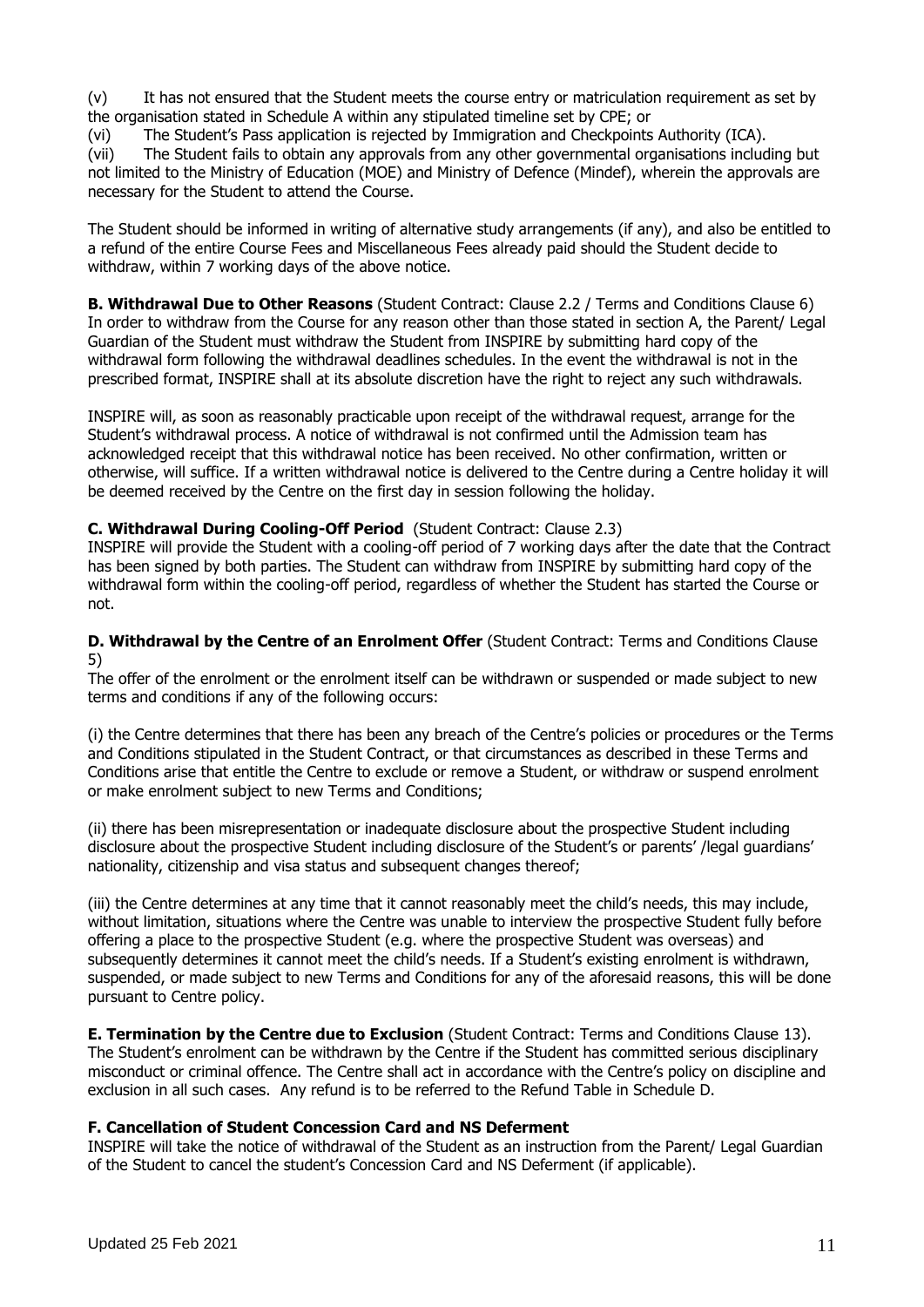INSPIRE is obliged to lodge a cancellation for students Concession Card with the TransitLink and CMPB within 7 days of the date that enrolment for a student at INSPIRE ceases.

In order for the INSPIRE to be able to proceed with the cancellation, and to ensure that all mandatory information is correct, the Parent/ Legal Guardian of the Student must indicate in the withdrawal form both the last day of the INSPIRE and the reason(s) for withdrawal, failing which, the Centre reserves the right to determine the last day of the student's course.

**Course Subject Change Policy** (Student Contract: Terms and Conditions Clause 10)

1) All Course Subject Change applications have to be done by submitting hard copy of the Course Subject Change form.

2) All Course Subject Change forms have to be signed by Student and/or Parents/ Guardians (for Student below 21 years old).

3) Submit the Course Subject Change Form at least ONE calendar month prior to the effective change date which is only on every 11th of the month. If an application is delivered to the Centre during a Centre holiday it will be deemed received by the Centre on the first day in session following the holiday.

| <b>Example of Effective Change Date</b> | <b>Due Date for Form Submission</b> |
|-----------------------------------------|-------------------------------------|
| 10 March 2022                           | 9 February 2022                     |

4) Subsequent instalment payments may be waived or adjusted only if the Course Subject Change request is made at least ONE calendar month before the next instalment is due.

5) The student/parents/guardians will be informed of approval/rejection within 4 calendar weeks from the date the Course Subject Change application is received.

6) Upon approval, the student/parents/guardians will be served a letter confirming Course Subject Change. Upon approval, the Student is given an Addendum to the current Student Contract, which is to be signed by Student and/or Parents/ Guardians.

7) If no official notice of a student's Course Subject Change approval is received by the student/parents/guardians, the current course fee remains unchanged.

8) A Course Subject Change Administrative Fee will be imposed for Course Subject Changes.

9) There is no pro-ration discount for previous Course Fees paid. Any refund is to be referred to the Refund Table in Schedule D.

10) Students may be eligible for new Subject classes prior to the effective change date. In such an event, Additional Lesson Fee applies.

#### **External Exam Registration**

In the event that the Centre submits students' registration for external examination subjects on their behalf, the following terms and conditions apply.

1) Students are required to have withdrawn from their government school as a school candidate in order to be registered as a private candidate for SEAB exam registration. Failure to do this may result in an unsuccessful examination registration.

2) For exam registration with Singapore Examination and Assessment Board (SEAB), students have to login in person with their Singpass and 2FA in order to enable Centre to submit their registration. The Centre will not retain any Singpass login for the purpose of registration.

3) Students are allowed to change subjects once before deadline given by SEAB. Additional changes within this period may result in an Examination Registration Administrative Fee.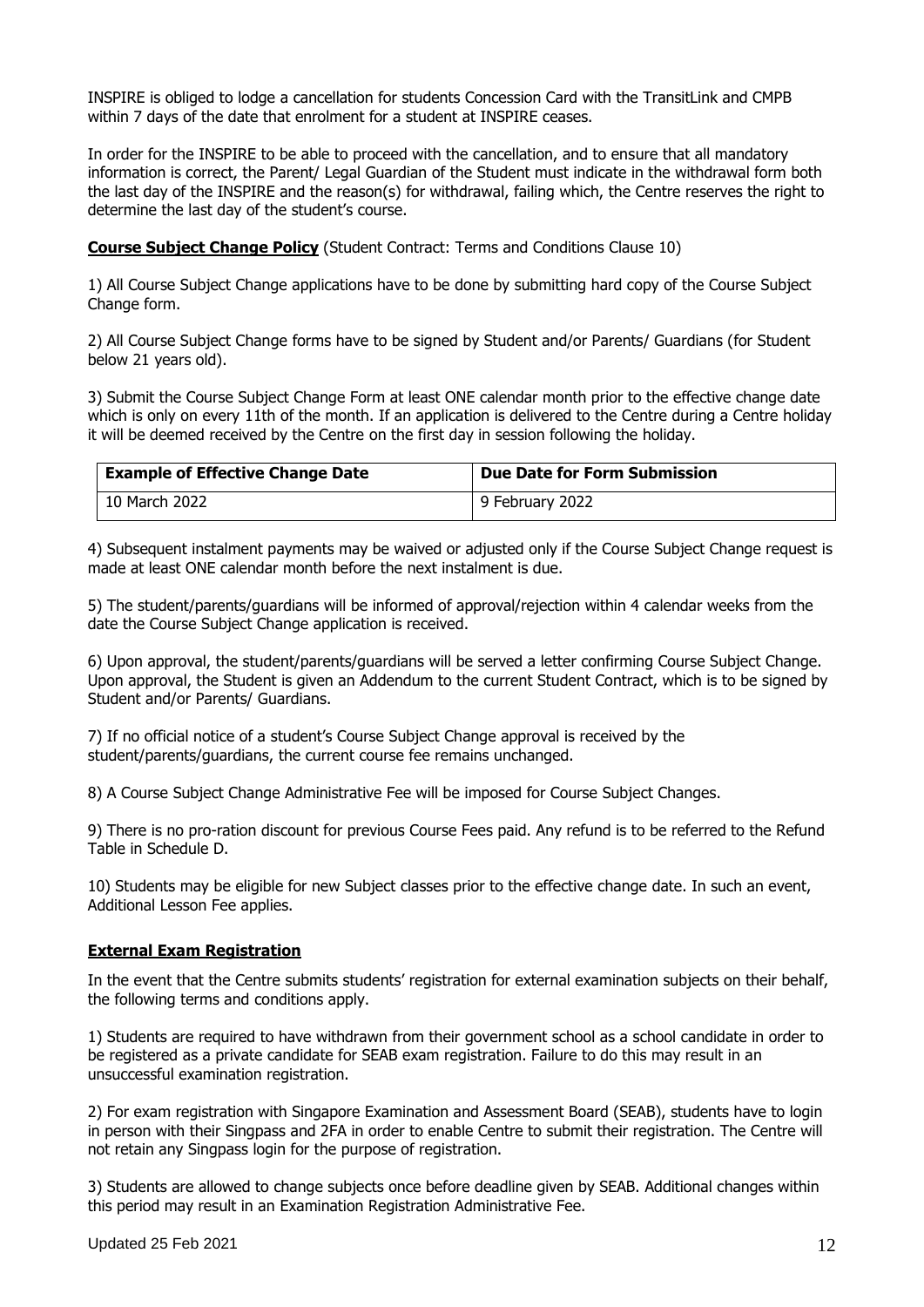4) Students are required to sign off on a copy of the payment advice or examination registration details page for their finalised exam registration subjects to check and acknowledge that their personal particulars, subjects and subject codes are accurate. Students are to inform the Centre's Administration as soon as possible when they detect any inaccuracy.

5) Subsequently, late registrations for examinations beyond the initial registration period for student's subjects by Centre will result in an Examination Registration Administrative Fee.

6) Students are required to handle all payment matters relating to their examination fees. In the event that student fail to pay for their examination fees by the deadline given by the respective examination authority, their application for exams will be cancelled. Centre will not be held responsible in such event.

# **Feedback and Dispute Resolution**

#### **Complaint Handling procedure**

Step 1 – Complainant to complete the Feedback & Complaint Form and submit to INSPIRE.

Step 2 - INSPIRE administration to respond within 7 working days. If the complaint is unsolved, proceed to step 3.

Step 3 - INSPIRE Management team to review and respond within 21 working days. If the complaint is unsolved, proceed to dispute resolution.

All complaints and grievances cases will be considered closed if the student is no longer a student with the Centre unless the student is away for medical or personal reasons and have informed the Centre in writing in advance.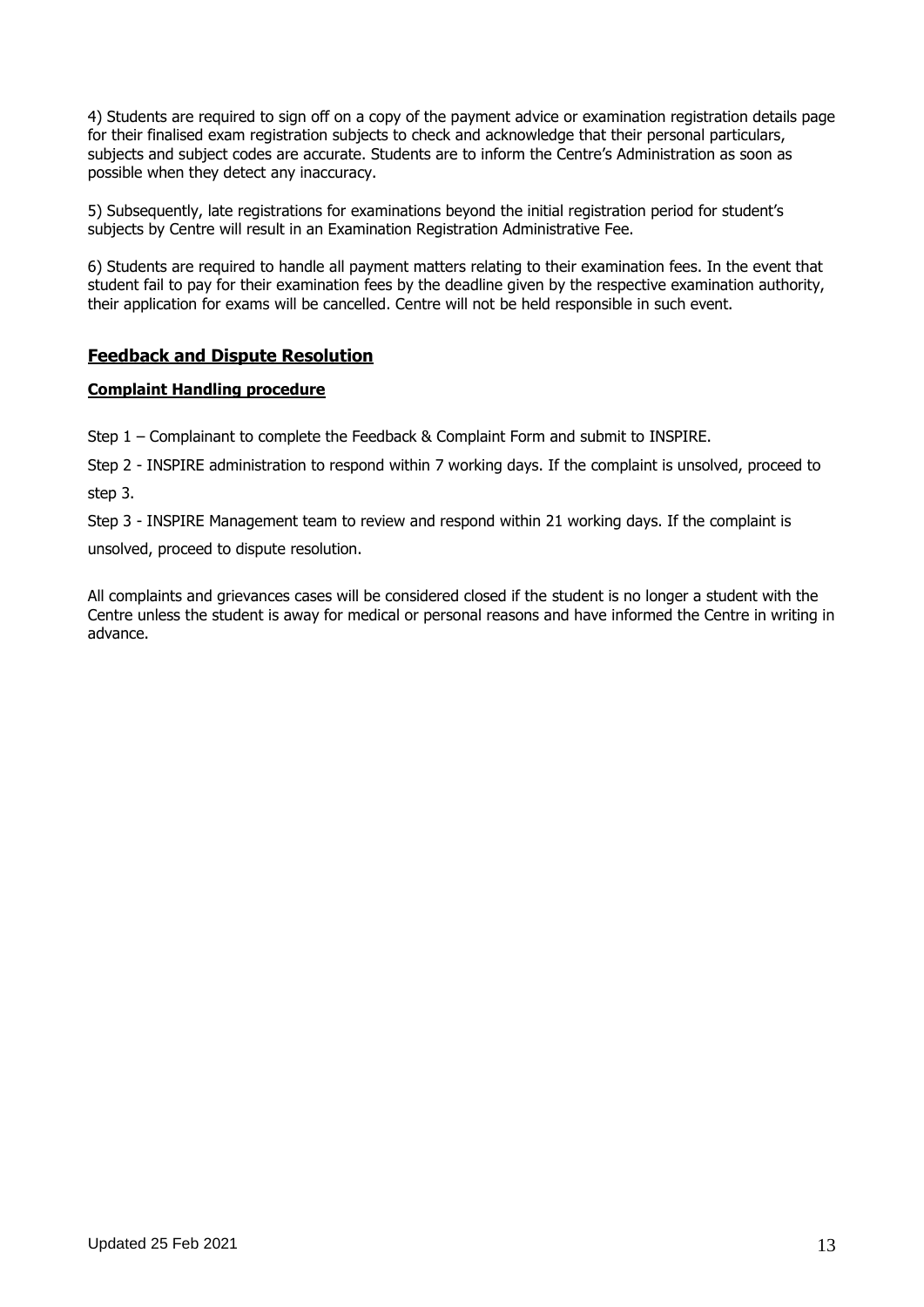# **Dispute Resolution Policy**

A dispute is defined as an unresolved disagreement between student / parent / guardian and the Centre on any matter. It must be received through the Feedback and Complaint form.

Small Claims Tribunal : www.statecourts.gov.sq Singapore Mediation Centre (SMC) : www.mediation.com.sq Singapore Institute of Arbitrators (SIArb): www.siarb.org.sg

#### **Dispute Resolution Procedure**

1) In the event that the student / parent / guardian has a dispute with the Centre

Step 1 – Complainant to complete and sign the SMC Application Form for dispute resolution services and submit to INSPIRE within 3 working days (Mondays – Fridays excluding public holidays and centre holidays or closure) with payment for dispute resolution. Failing which the matter is closed.

Step 2 – Both parties agree to resolve the dispute by mediation through Singapore Mediation Centre (SMC).

Step 3 – INSPIRE to submit form to SMC. If mediation is successful, a settlement agreement will be drawn up by SMC and endorsed by the respective parties.

Step 4 – Should the mediation fail, the case will proceed to arbitration with the Singapore Institute of Arbitrators (SIArb).

Step 5 - Records for the resolution will be kept by INSPIRE

2) In the event of the Centre or staff or associate(s) has a dispute with the student / parent / guardian.

Step 1 – INSPIRE to discuss matter with the student's parent/guardian. If dispute remains unresolved (ie, deemed as unacceptable resolution by INSPIRE), proceed to step 2.

Step 2 – Student and/or parent(s) and/or guardian(s) must sign the completed SMC Application Form for dispute resolution services within 3 working days (Mondays – Fridays excluding public holidays and centre holidays or closure) with payment for dispute resolution. Failing the Centre may proceed to take legal action against the student and/or parent(s)/guardian(s).

Step 3 – Both parties agree to go through the SMC for mediation.

Step 4 – INSPIRE to submit form to SMC. If mediation is successful, a settlement agreement will be drawn up by SMC and endorsed by the respective parties.

Step 5 – Should the mediation fail, the case will proceed to arbitration with SIArb.

Step 6 - Records for the resolution will be kept by INSPIRE

3) In the event of non-payment by the student / parents / guardians for clear cut fee issues of less than \$20,000.

Step 1 – INSPIRE may terminate Student's the PEI-Student contract with written notice after 7 days of nonpayment.

Step 2 – INSPIRE will file a claim against the student/parents/guardians for outstanding fees owed to INSPIRE with the Small Claims Tribunal (SCT). The student/parents/guardians will be served a notice of consultation with the SCT.

Step 3 – Both parties appear before the Registrar at the SCT consultation.

Step 4 – INSPIRE and student/parents/guardian are to abide by the order of the court.

Step 5 - Records for the resolution will be kept by INSPIRE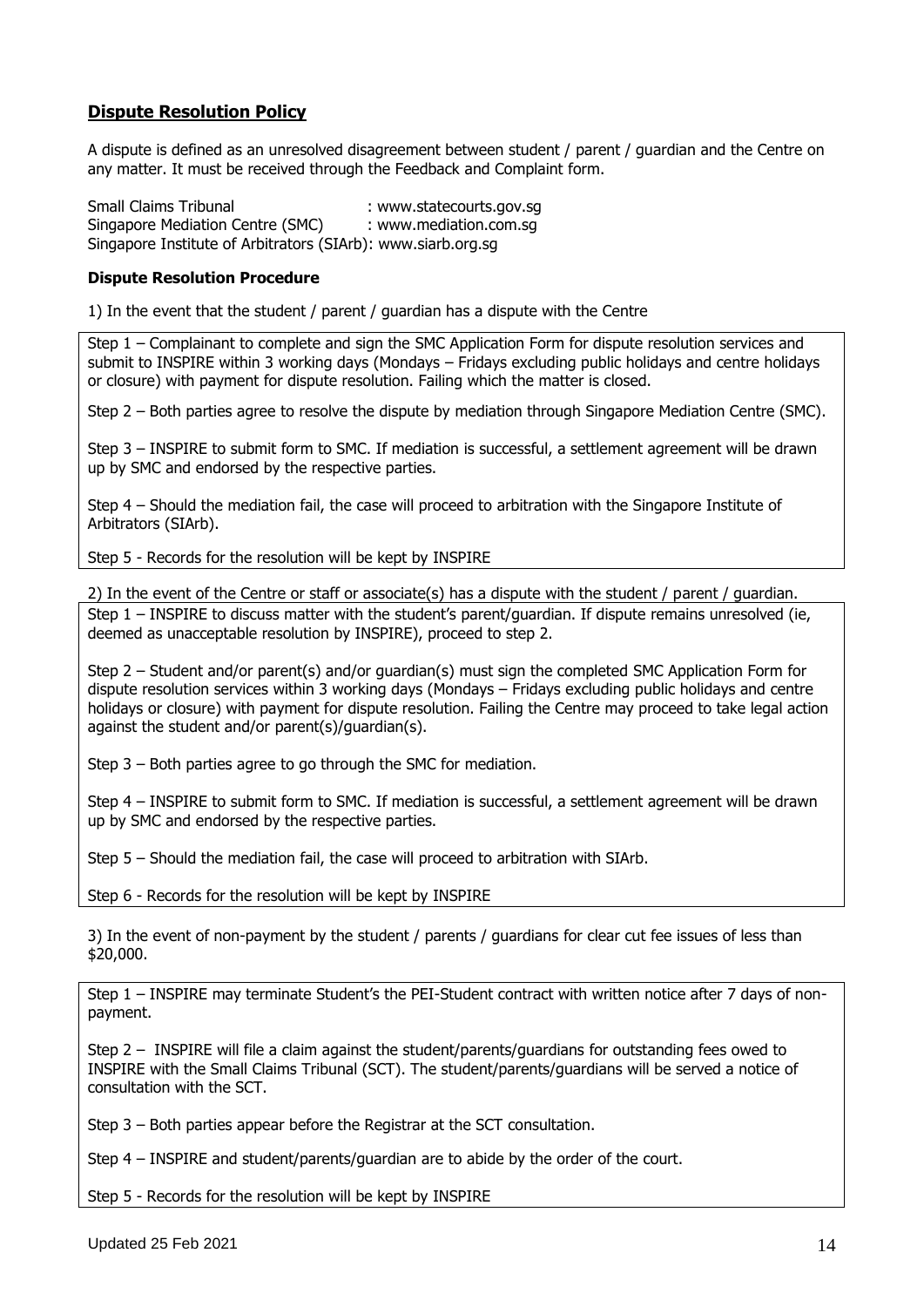# **Confidentiality of Student Data**

We are committed to protect all student details as Inspire Education Centre treats all Student personal information and data with the strictest confidentiality.

Student's personal data collected is used solely for purposes of INSPIRE's operations and organised by INSPIRE, associates of INSPIRE, or other schools whether located in or outside of Singapore or related activities and for any other purpose relating to the conduct of the INSPIRE's business and the provision of services by INSPIRE or its authorised service providers, as well as to comply with all laws and regulatory requirements.

Please refer to the Privacy Policy details given on [www.inspire.com.sg](http://www.inspire.com.sg/)

# **5. Centre Discipline - Rules and Regulations**

#### **IMPORTANT INFORMATION**

These rules refer to your responsibilities as a student. Please read this section carefully and observe them accordingly.

The Centre's decision in all matters pertaining the school rules and regulations, and terms and conditions shall be final.

#### **1) Teacher-Student Communication**

Students can provide feedback to their teachers anytime. However, some students may want to provide feedback through the feedback form available from the reception.

#### **2) Use of Any Electronic Devices**

- 2.1. Students are **NOT** allowed to use any kind of electronic devices (including electronic dictionaries) **unless with the explicit permission of the teacher for that lesson**. Such devices are to be kept in students' bags to avoid distracting themselves and others during class.
- 2.2. Electronic devices can be confiscated when student violates the rules for electronic device usage and the device will be kept and returned at the sole discretion of the Centre. Centre is not responsible for any loss or damage for confiscated items.
- 2.3. Students are not allowed to bring into the examination classroom any unauthorized books, documents, notes or electronic devices. Such items can be confiscated and not returned to the student at the sole discretion of the Centre. The student will be deemed as cheating in such a case and disciplinary action will be taken.
- 2.4. Students are not allowed to download any illegal software, visit inappropriate websites or solicit/engage in illegitimate activities online within the Centre premise and during Course scheduled hours.

#### **3) Class Work, Assignments, Projects, Presentations, Tests and Examinations**

- 3.1. All homework and assignment must be duly completed and handed in on time to their respective teachers. Late work will not be graded.
- 3.2. Plagiarism and any form of cheating are serious offences. Disciplinary action will be taken against those who cheat or plagiarize.

#### **4) School Books, Notes and Belongings**

4.1.Students must bring all books home to revise. No books or other personal belongings are to be left in school.

4.2.Students are not to leave valuables in the classroom. Students must be responsible for their own wallets/purses, watches and schoolbags.

4.3.Students must not take any item belonging to others without first obtaining their permission.

4.4.Students are not to sell, redistribute or make available any INSPIRE notes or materials as these are meant for their own personal use only.

4.5.Subject materials are given as per topic taught. It is the Centre's discretion whether students who are absent from class will receive such materials given out during the class.

#### **5) Cleanliness & Attire**

5.1.Students must keep the school premises clean at all times.

5.2.No littering is allowed in the centre or in the building.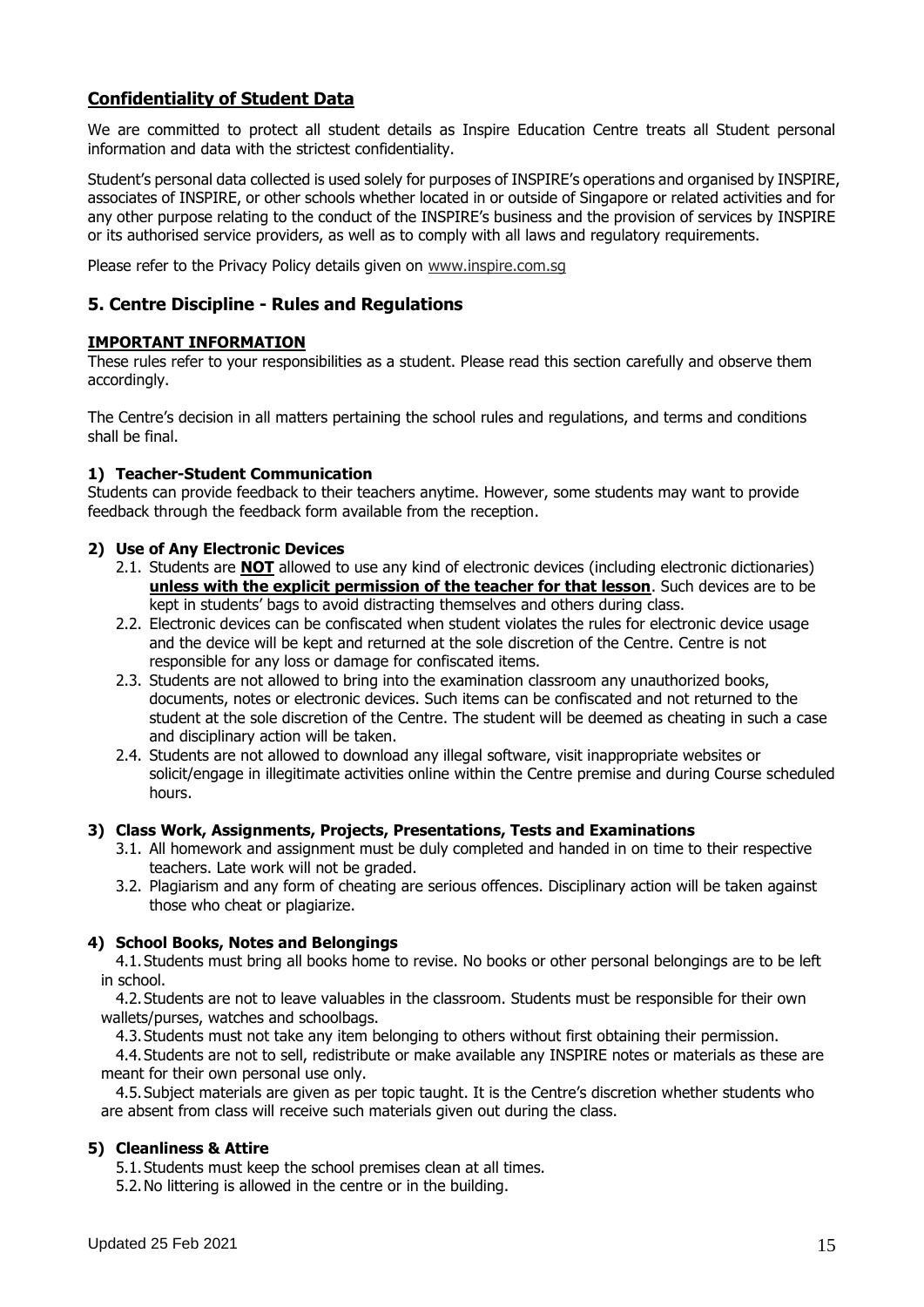5.3.Students must be properly attired & dress appropriately for lessons. They must not wear too revealing or inappropriate clothing. They should not wear slippers, sandals or flip-flops to class.

5.4.Students should maintain a good standard of hygiene & look presentable at all times.

5.5.Smoking is strictly prohibited indoors as per the building regulations and the laws of the land.

#### **6) Punctuality**

6.1.Students must attend all classes and adhere to the lesson schedule for their classes. Students must be punctual for all their classes.

#### **7) Class Attendance**

7.1.Students are to punch in their attendance using the biometric attendance taking machine at the Centre's reception.

7.2.Failure to take attendance will be considered absence.

7.3.Students who are late by 30 minutes in attendance taking will be automatically marked as absent.

#### **8) Permission to Leave Classroom or Stay Behind in the Classroom**

8.1.Students are not allowed to leave the classroom without the teacher's explicit permission for any reason.

8.2.Students are not allowed to remain in the classroom during lunch time break unless given permission by the Centre Administration.

#### **9) Sickness and Medical Leave**

9.1.Students who are sick during class should approach their teacher for assistance to take their temperature or request for leave.

9.2.A student who is sick must call or sms or notify the centre's administration (not through a classmate) to inform the relevant personnel that he/she is ill before the end of the first lesson.

9.3.A medical certificate (MC) must be submitted if a student is ill and absent once the student returns for lessons.

9.4.Students who are sick with cold/flu are **required to wear a mask** and practise personal hygiene. 9.5.If there are public or Ministry of Health or Ministry of Education advisory on flu or disease outbreaks,

the centre will enforce pre-cautionary measures of daily temperature-taking or centre closure if required. 9.6.Centre reserves the right to exclude any student as it deems necessary for the health and safety of staff and students.

#### **10)Applying and Taking of Leave**

10.1. Students must inform their respective teachers if they have to take urgent leave. The leave form must be signed by the student's parent or guardian (if student is below 18 years old) and authorised personnel & duly submitted to the office for approval before taking their leave

10.2. Students are not allowed more than 4 days of leave using parent's letter per month.

10.3. Approval of leave is at the sole discretion of the authorized personnel of the centre. This decision will be deemed as final. Leave not approved will be deemed as absence without leave.

#### **11)Absent Without Leave**

11.1. Disciplinary action will be taken if a student is frequently absent without leave.

11.2. **During the course duration, if a student's conduct is deemed to be unsatisfactory, or if the attendance per month is less than 75% or is absent for a continuous period of more than 7 days, without valid reasons or without informing the Centre, the Centre reserves the right to suspend or expel the student.**

11.3. International students are **not** allowed to be gainfully employed in any way as this is illegal according to the laws in this country as stated in their agreement with the Immigration Authority of Singapore (ICA).

#### **12)Vandalism and Damage to Property**

12.1. Students must not vandalize or damage the premises, equipment or any other property belonging to the centre. Students are to compensate for any loss or damage arising from their actions.

#### **13)Discipline & Attitude**

13.1. Students must adhere to the laws of Singapore at all times & obey all the school rules. They must behave themselves at all times and should not get into trouble in public or otherwise, thus bringing the name of the centre into disrepute.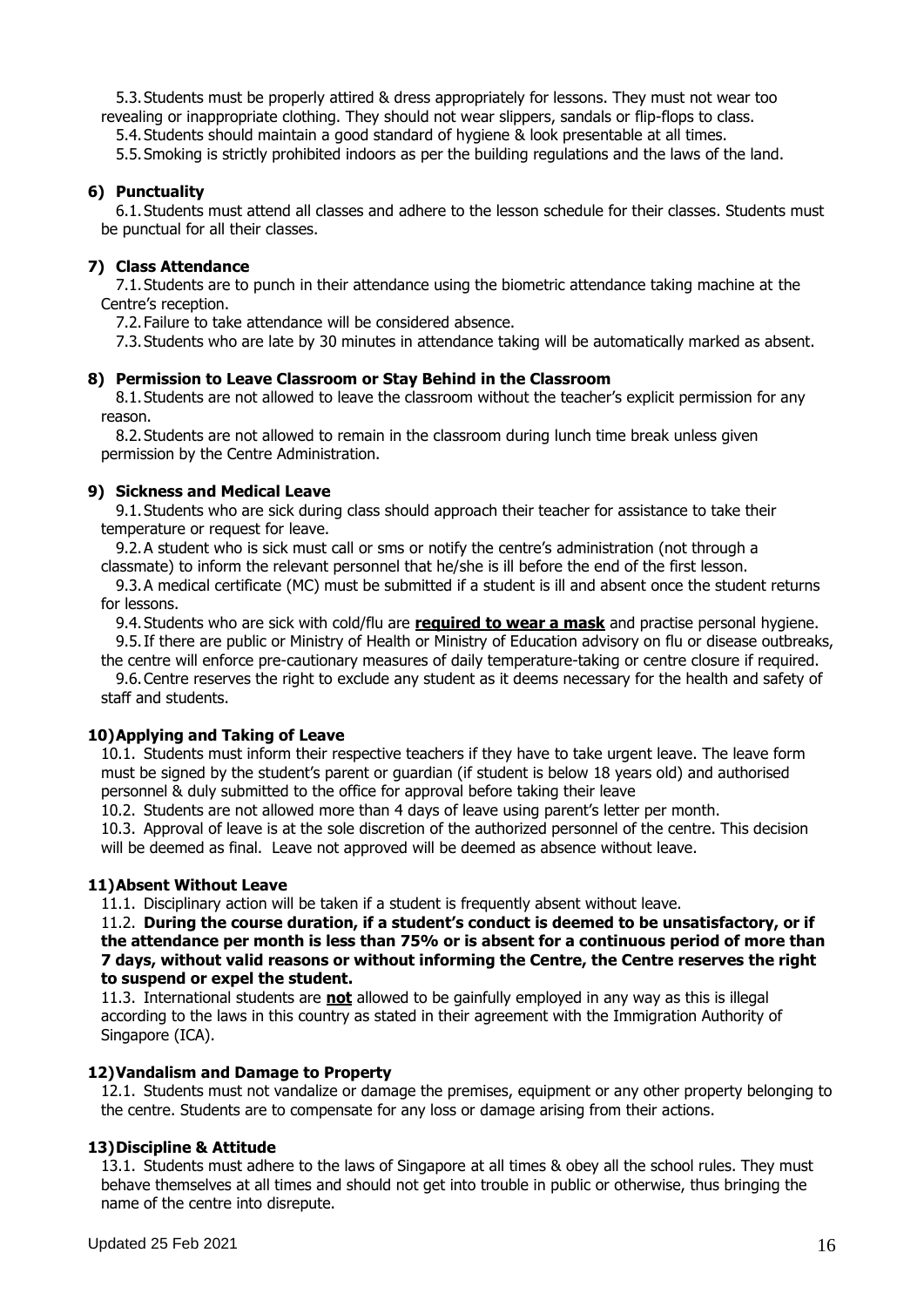13.2. Students must pay attention during lessons. They must not misbehave or be a nuisance or

endangerment to others be in class or in the centre or within the building location of the Centre. 13.3. Students are only allowed to use materials required for that lesson (subject). Materials not relevant to the subject taught during that lesson may be confiscated and not returned to the student. This is to ensure that students pay attention in class.

13.4. Students **must always respect** the teachers and follow instructions. They must not use vulgarities or be violent in the centre.

13.5. Centre reserves the right to exclude any student as it deems necessary for disrupting the class.

## **14)Serious Offences**

The following are considered serious offences though the list is not exhaustive:

- 1) Leaving Centre location without permission
- 2) Truancy
- 3) Cheating or attempting to cheat
- 4) Forgery
- 5) Use of coarse or vulgar or threatening language or gestures
- 6) Rudeness or defiant to teacher
- 7) Bullying (include cyberbullying)
- 8) Disruptive behavior
- 9) Unruly or undesirable behaviour out of school
- 10) Arson
- 11) Theft
- 12) Vandalism
- 13) Gambling
- 14) Fighting and assault, extorting or acts of gangsterism
- 15) Possession of weapons
- 16) Pornography
- 17) Smoking within the building
- 18) Substance abuse
- 19) And any other serious offences that do not fall into the above categories

#### **15)Consequences of Committing Serious Offences**

15.1. Disciplinary action will be taken on errant students who do not observe the school rules.

15.2. Serious disciplinary action will be instituted against students who continue to violate the school's rules after receiving a written warning.

Disciplinary action that may include any of the following:

- 1) Detention
- 2) Suspension from classes
- 3) Public apology
- 4) Disbarment from examination
- 5) Expulsion
- 6) Referral to Police

15.3. Where necessary, parents/guardians of students who have committed serious offences are to meet the Principal. In appropriate cases, the student concerned may be referred for counseling with the school counselor or other professional counselor/psychiatrist.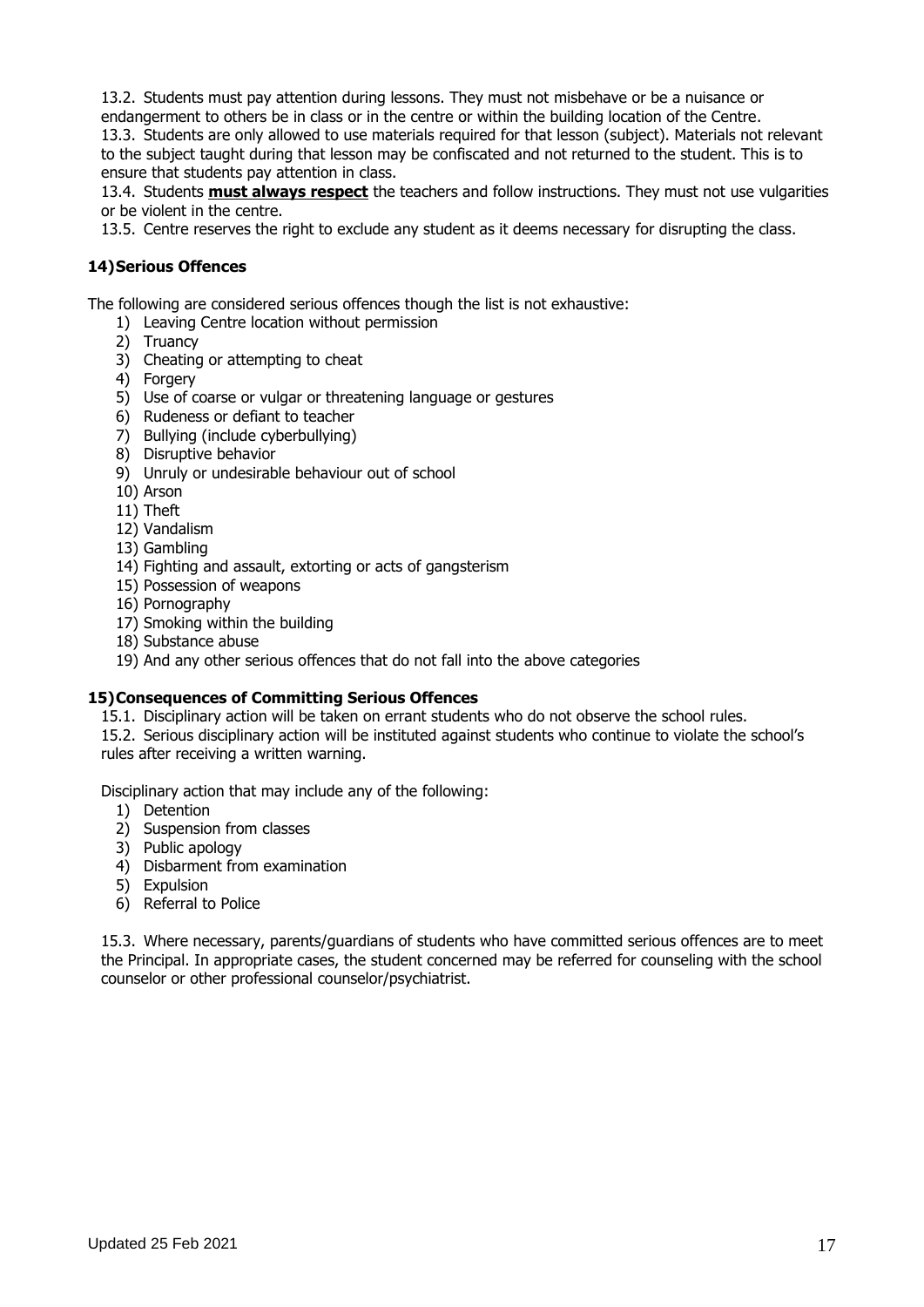#### **6. Educational Pathway**



**Singapore Education System** 

#### **7. Support Services**

#### **Counselling**

Our school counsellor provides counselling service for students who may need help in areas other than that of academic nature.

Our Centre's counselor is Mr Andre Ho - the principal.

Should any student wish to speak to the centre's counselor, please let the teacher or reception know, or submit a request through the online feedback form at [www.inspire.com.sg](http://www.inspire.com.sg/) or call us at **6345 3147** for an appointment. Students may also approach their class teachers for counselling on academic issues and any of the Centre's managers for career planning.